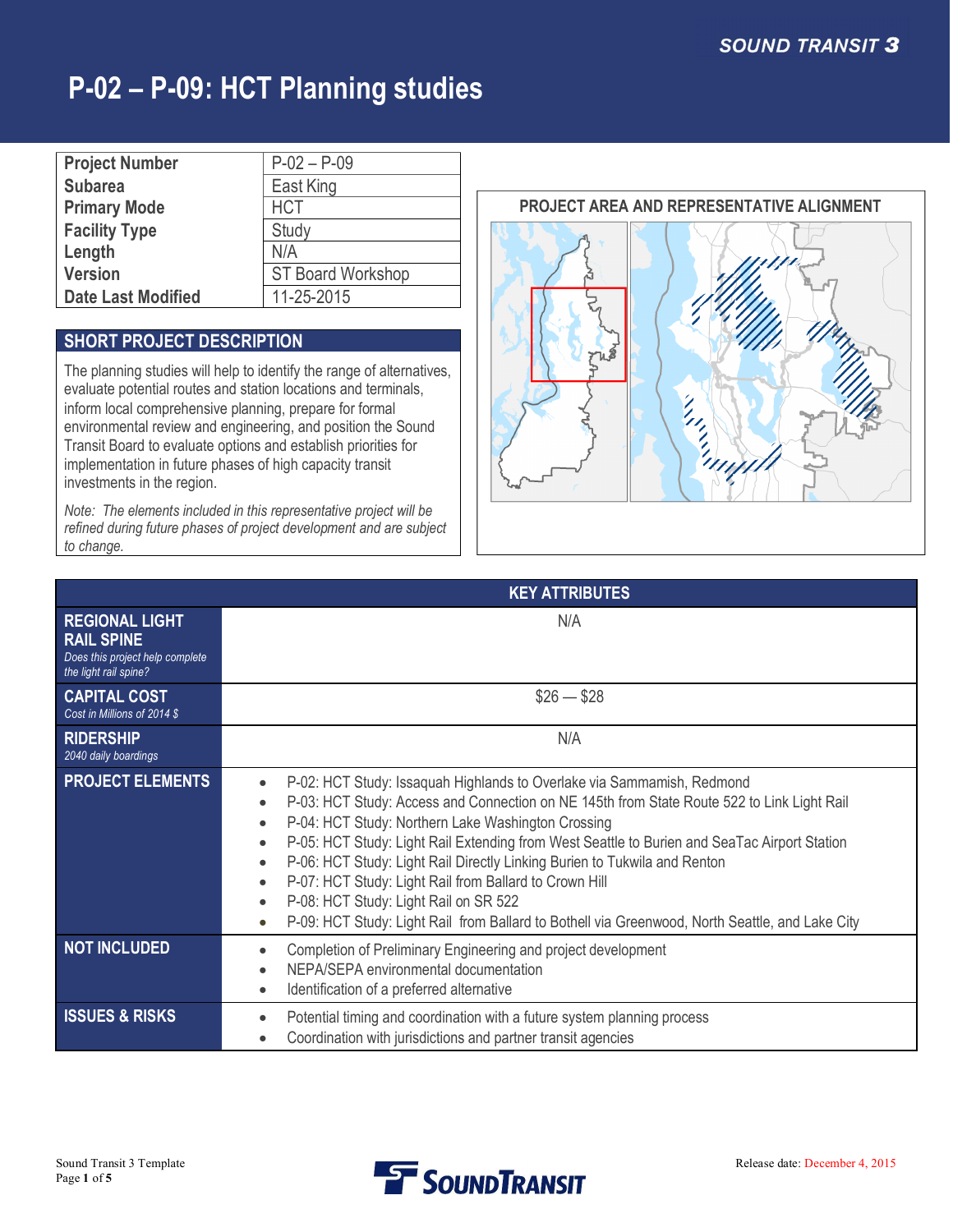**Sound Transit has developed a conceptual scope of work for this candidate project for the purpose of generating a representative range of costs, both capital and operating; and benefits, including ridership forecasts, TOD potential, multi-modal access and others. This information is being developed to assist the Sound Transit Board as it develops an ST3 system plan, including phasing of investments and financial plan, for voter consideration. Final decisions on project elements (e.g., alignment, profile, number of stations, station locations, and number of parking stalls) will be determined after completion of system planning, project level environmental review, and preliminary engineering during which additional opportunities for public participation will be provided. Therefore, this scope definition should not be construed as a commitment that all representative features will be included in the final developed project.**

### **Long Description:**

The planning studies would help to identify the range of alternatives, evaluate potential routes and station locations and terminals, inform local comprehensive planning, prepare for formal environmental review and engineering, and position the Sound Transit Board to evaluate options and establish priorities for implementation in future phases of high capacity transit investments in the region. The studies will include public outreach, preliminary environmental assessment, ridership forecasting, and conceptual engineering and cost estimating.

### The studies include:

· P-02: HCT Study: Issaquah Highlands to Overlake via Sammamish, Redmond

This study would examine potential future upgrades in existing service and/or improved connections along the corridor from Issaquah Highlands to Overlake via Sammamish/Redmond. The corridor is approximately 12 miles long. The study would be completed in coordination with local transit partners to examine a variety of options for service provision and to maximize opportunities for regional integration. The study should include examination of all of Sound Transit's HCT modal options, as well as potential connections to HCT options already included in the Long-Range Plan.

P-03: HCT Study: Access and Connection on NE 145<sup>th</sup> from State Route 522 to Link Light Rail

This study would examine options to provide improved east-west connections along NE 145<sup>th</sup> Street for communities and jurisdictions along State Route 522 to Link light rail at the planned station to be constructed at 145<sup>th</sup> Street as part of the Lynnwood Link Extension project. Options to be studied could include improved service and supporting capital improvements along 145<sup>th</sup> Street, and will consider operational configurations that connect with communities along the SR 522 corridor. The study would be completed in coordination with local transit partners to examine a variety of options for service provision and to maximize opportunities for regional integration.

P-04: HCT Study: Northern Lake Washington Crossing

This study would examine options for expanding high-capacity transit connections across northern Lake Washington that may be needed when ridership demand exceeds available capacity. This study would examine alternatives including and parallel to SR 522 and SR 520, as well as connections from Sand Point to Kirkland, and Redmond and/or Bellevue. The study area is approximately 6 miles long and 12 miles wide. This study can consider potential upgrades in existing service and/or improved connections. It should be completed in coordination with local transit partners to examine a variety of options for service provision and to maximize opportunities for regional integration.

P-05: HCT Study: Light Rail Extending from West Seattle to Burien and SeaTac Airport Station

This study would examine a light rail extension from West Seattle to Burien, including the connection from Burien to the light rail spine. The corridor is approximately 11 miles long. The study would be completed in coordination with local transit partners to examine a variety of options for service provision and to maximize opportunities for regional integration.

P-06: HCT Study: Light Rail directly linking Burien to Tukwila and Renton

This study would examine a light rail extension from Burien to Tukwila and Renton. The corridor is approximately 7 miles long. The study would be completed in coordination with local transit partners to examine a variety of options for service provision and to maximize opportunities for regional integration.

P-07: HCT Study: Light Rail from Ballard to Crown Hill

This study would examine a future extension of a Ballard to Downtown Seattle light rail line from Market Street to the vicinity of NW 85<sup>th</sup> Street. The study would advance design and analysis conducted as part of the Ballard to Downtown Seattle Transit Expansion Study.

P-08: HCT Study: Light rail on SR 522

This study would examine a future extension of light rail along SR 522 and connections to the existing light rail system.

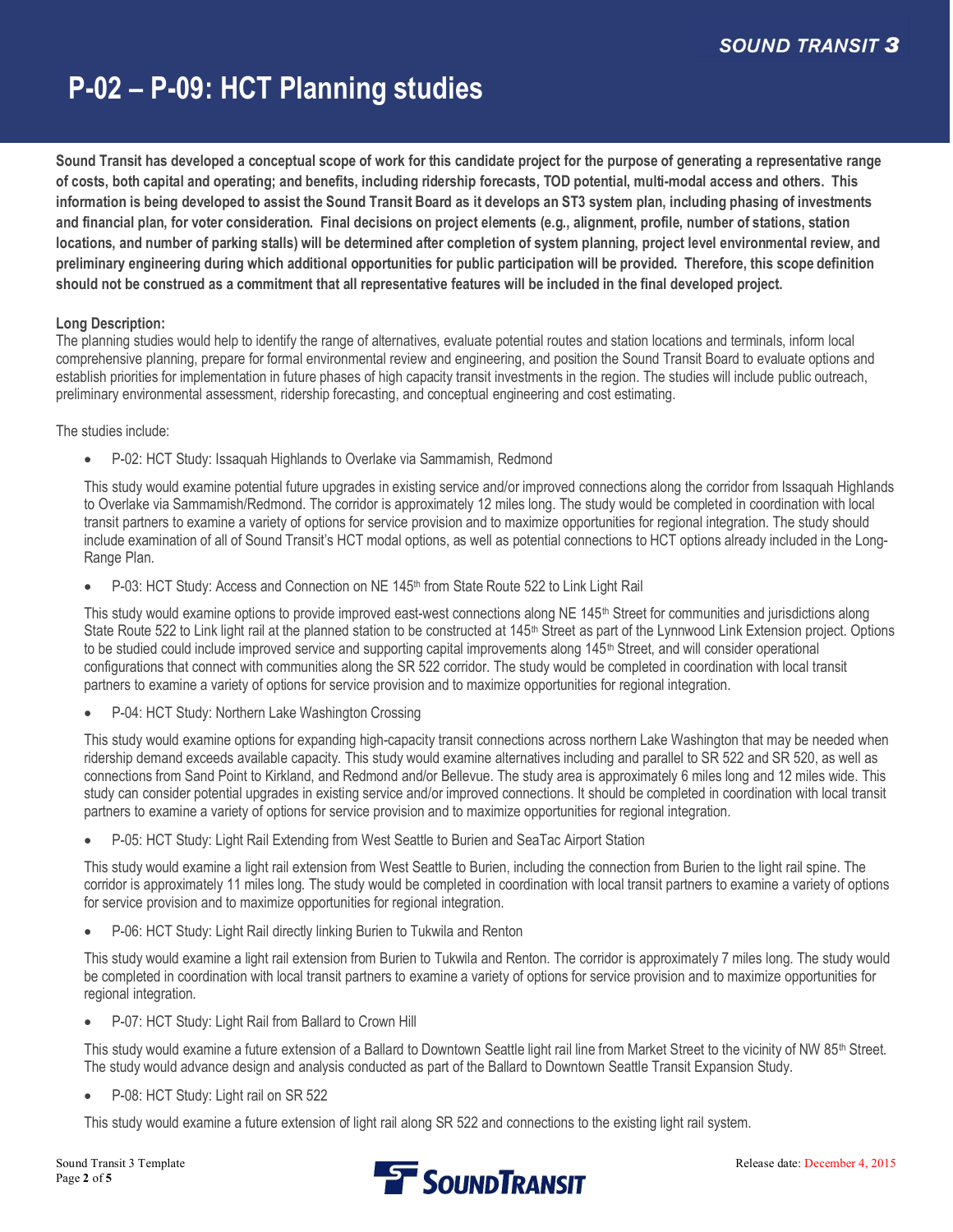· P-09: HCT Study: LRT from Ballard to Bothell via Greenwood, North Seattle, and Lake City

This study would examine a future extension of a Ballard to Downtown light rail line from Market St. to destinations north and east, and the potential future operational configurations that could feasibly connect these smaller centers.

### **Assumptions:**

The studies could include the following elements:

- Public Involvement
- · Planning
- Conceptual design
- Station area assessment
- Access considerations
- · Appraisals and rights-of-entry

**Environmental:** N/A

**Utilities:** N/A

**Right-of-Way and Property Acquisition:** N/A

**Potential Permits/Approvals Needed:** N/A

**Project Dependencies:** N/A

**Potential Project Partners:**

· Project partners will include transit agencies, local jurisdictions & the Washington State Department of Transportation based on the specific locations/corridors where the studies are focused.

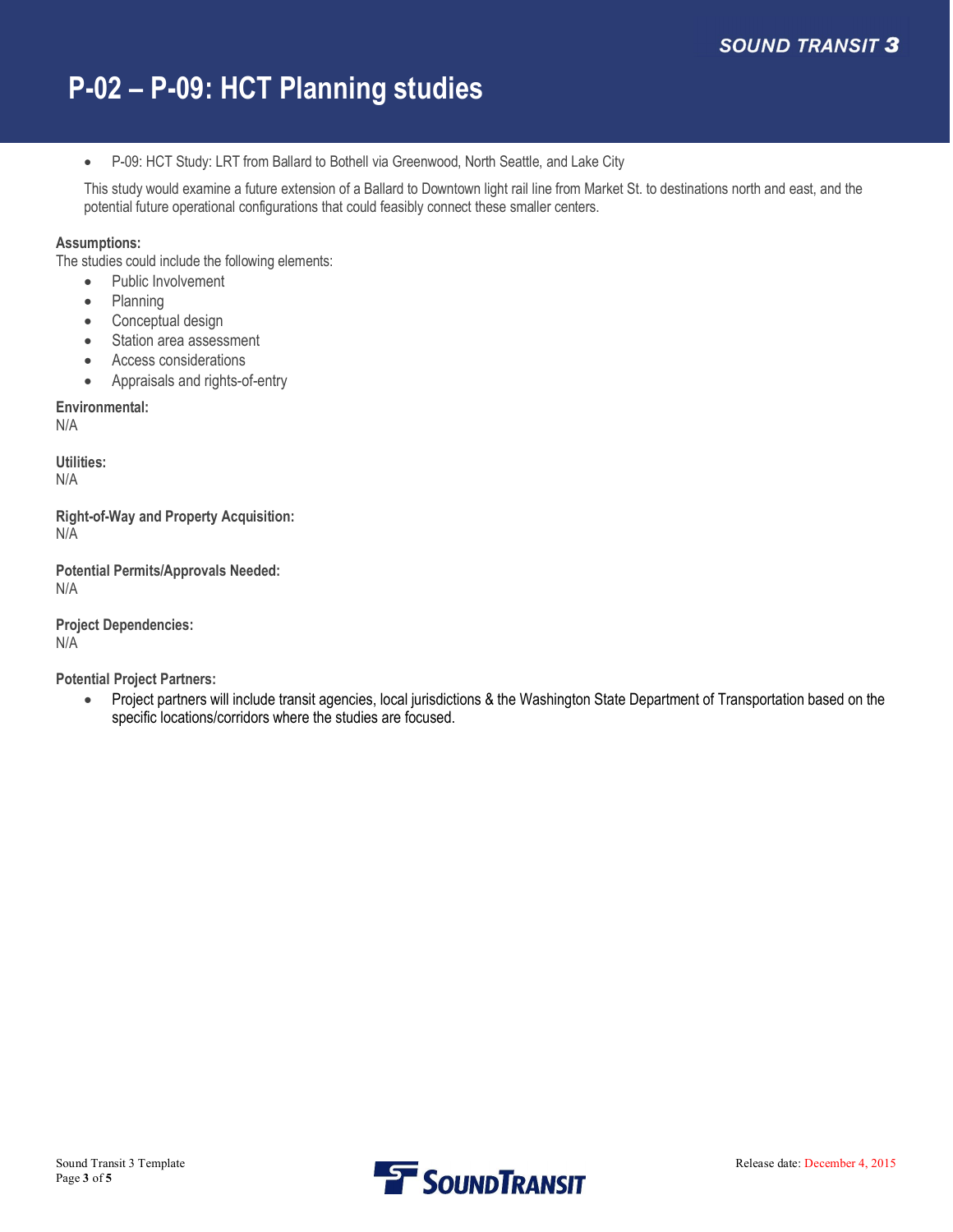### **Cost:**

Sound Transit has developed a conceptual scope of work for completing a study on this project for the purpose of generating a representative range of costs and elements to be included in the study. This information is being developed to assist the Sound Transit Board as it develops an ST3 system plan, including phasing of investments and financial plan, for voter consideration. Representative project elements that would be included in this study are subject to refinement during later stages of project development if the project being studied is ultimately advanced as part of the next Long-Range Plan and the next system plan (i.e., beyond ST3). If the project is advanced, final decisions on specific project elements will be determined through future phases of project development following approval by voters. Therefore, this scope definition should not be construed as a commitment that all representative features will be included in the final developed project.

#### *In Millions of 2014\$*

| <b>ITEM</b>                               | <b>COST</b> | <b>COST WITH RESERVE</b> |
|-------------------------------------------|-------------|--------------------------|
| <b>Agency Administration</b>              | \$4.81      | \$5.15                   |
| Preliminary Engineering & Environmental   | \$19.20     | \$20.55                  |
| Review                                    |             |                          |
| Final Design & Specifications             | N/A         | N/A                      |
| <b>Property Acquisition &amp; Permits</b> | N/A         | N/A                      |
| Construction                              | N/A         | N/A                      |
| <b>Construction Management</b>            | N/A         | N/A                      |
| <b>Third Parties</b>                      | N/A         | N/A                      |
| Vehicles                                  | N/A         | N/A                      |
| Contingency                               | \$2.40      | \$2.57                   |
| Total                                     | \$26.41     | \$28.27                  |

**Design Basis: Conceptual** 

*The costs expressed above include allowances for TOD planning and due diligence, Sustainability, Bus/rail integration facilities, and Non-Motorized Access. These allowances, as well as the costs for Parking Access included above, are reflected in the following table. Property acquisition costs are not included in the table below, but are included within the total project cost above.*

| <b>ITEM</b>                               | <b>COST</b> | <b>COST WITH RESERVE</b> |
|-------------------------------------------|-------------|--------------------------|
| TOD planning and due diligence            | N/A         | N/A                      |
| Sustainability                            | N/A         | N/A                      |
| Parking access                            | N/A         | N/A                      |
| Non-motorized (bicycle/pedestrian) access | N/A         | N/A                      |